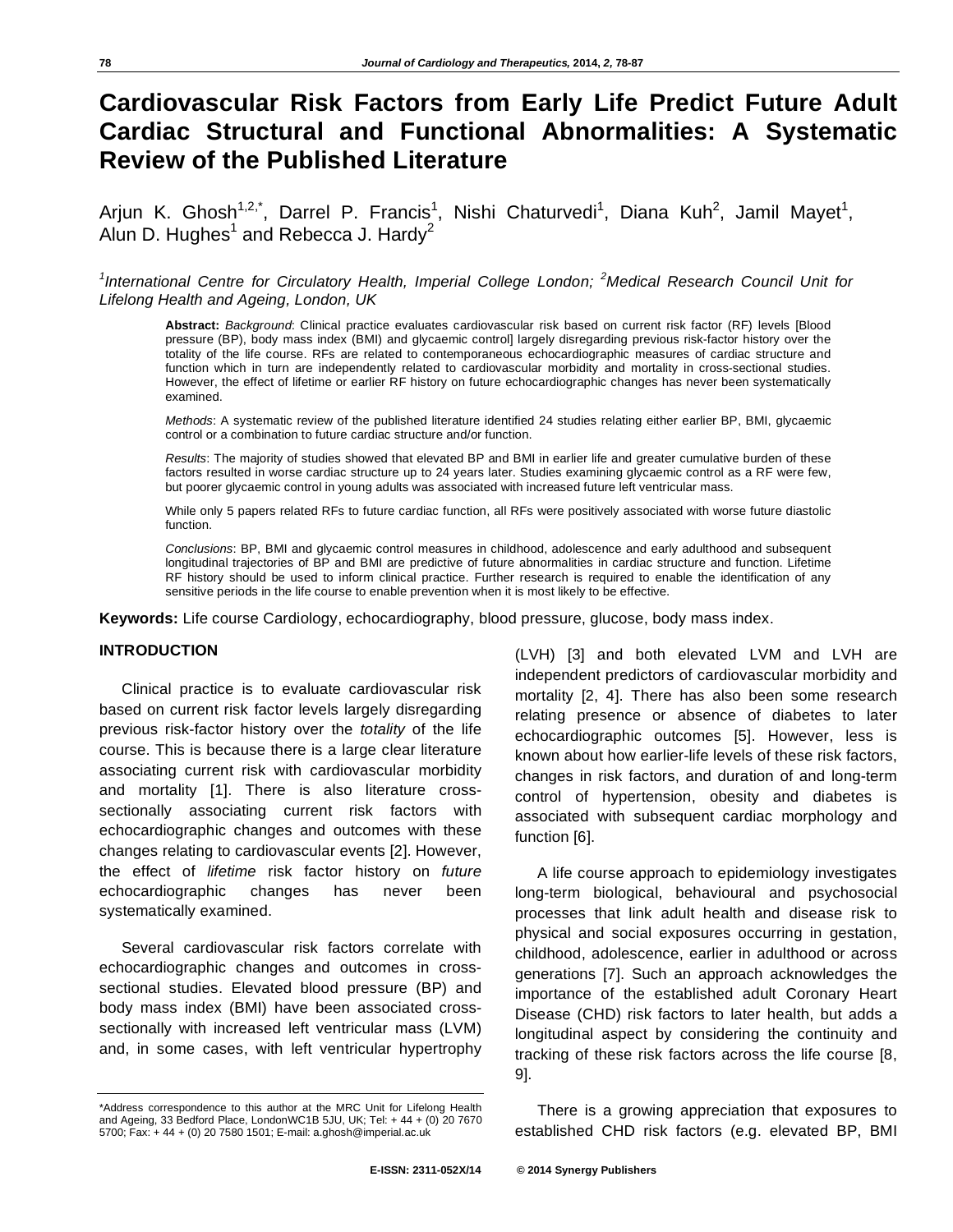and poor glycaemic control) from conception onwards through childhood and early adulthood can influence later cardiovascular morbidity and mortality and therefore, potentially cardiac structure and function [10, 11]. However what remains unclear is whether detrimental changes in cardiac structure and function are caused by exposures at particularly sensitive points in an individual's life, the overall cumulative burden of exposure, or accelerated change during particular phases of life. For example, it is unknown whether being overweight from the age of 20 years onwards is more detrimental to the heart at the age of 60 years, than first becoming overweight at the age of 50 years, or whether for individuals with the same current BP, the effect on cardiac structure and function varies depending on whether there had been a gradual increase in BP over a 30 year period or a steeper increase over a shorter period.

We conducted a systematic review of the published literature to determine if increasing lifetime exposure to raised BP, BMI and impaired glycaemic control was associated with worse future cardiac structure and function.

#### **METHODS**

#### **Criteria for Study Inclusion and Search Strategy**

Studies eligible for inclusion were observational studies with *longitudinal repeated* measures of one or

more of the exposures of interest (BP, BMI and glycaemic control) and *at least one* echocardiographic examination of participants (looking at cardiac structure and/or function) in adulthood. Eligible study samples consisted of individuals who were healthy, nondisabled and community-dwelling at the time of measurement of the risk factors, the risk factors having being analysed as continuous variables.

Outcomes considered were any echocardiographic measures of cardiac structure (e.g. wall and chamber dimensions and volumes) or function (e.g. fractional shortening (FS), E/A ratio, and tissue Doppler based measures such as E/e' ratio).

Searches of the electronic databases PubMed and EMBASE (January 1966 to October 2013) were performed using the following Mesh terms: (longitudinal OR cohort OR life course OR lifecourse OR follow up OR tracking) AND (blood pressure measurements OR body mass index measurements OR birth weight OR lipids OR glycaemic control) AND (echocardiography). The detailed search strategy is outlined in the online supplemental material. Figure **1** summarises the identification of studies. There were 1096 unique records which were screened. A total of 24 papers were identified using a screening questionnaire after screening the full text of 36 potentially eligible papers. Any uncertainty about study eligibility was resolved through discussion between 3 of the authors. Details of



**Figure 1:** Flow of studies through the review (after the PRISMA and MOOSE statements) [12, 13].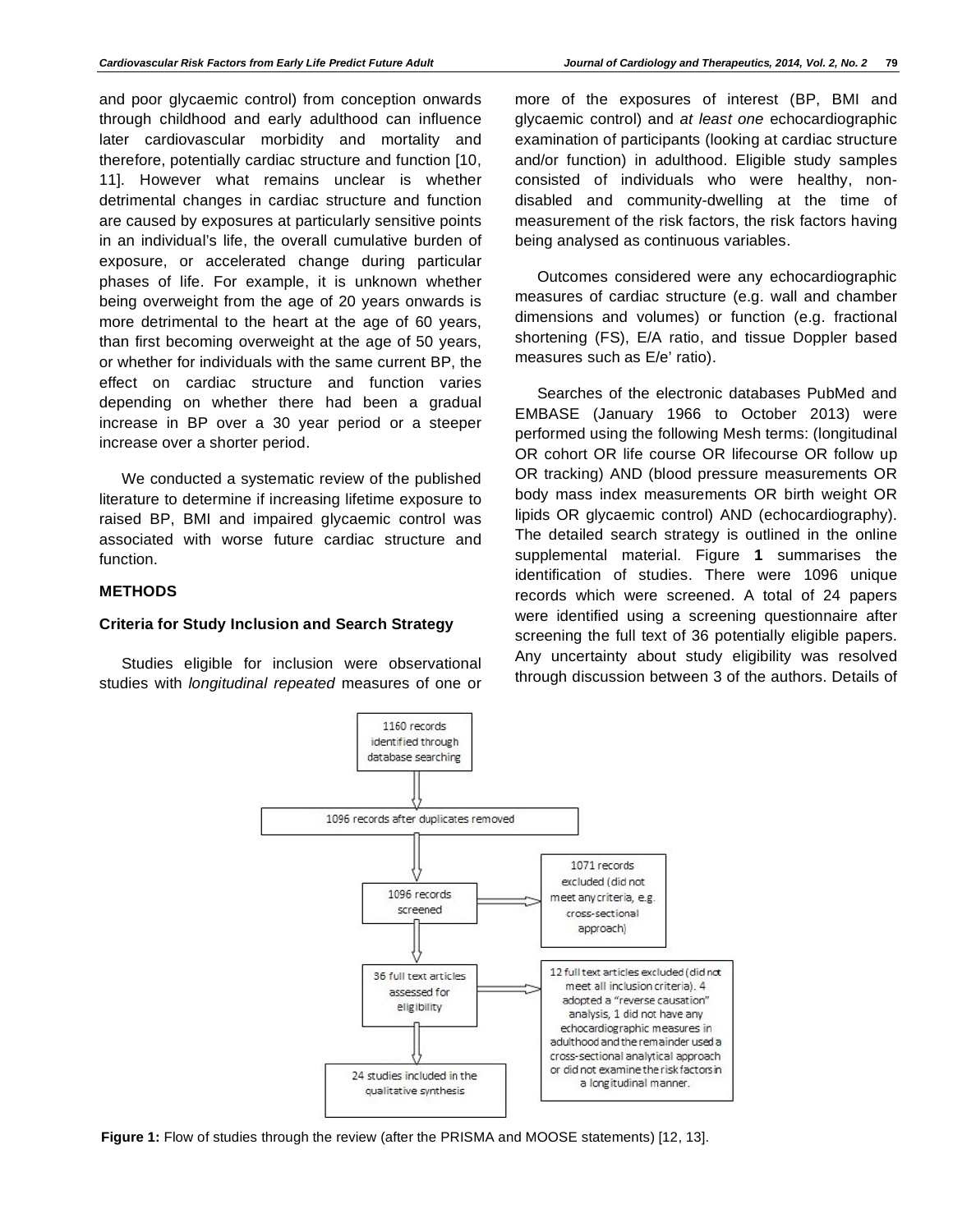relevant published results, study population, measurement of risk factors and outcome and details of statistical analysis were extracted from the papers using a data extraction form.

The analyses presented in the papers were too varied to be able to carry out a formal meta-analysis of the published data. Furthermore, the cardiac outcomes assessed and the ages at which risk factors were measured were too heterogeneous to carry out an individual level meta-analysis. Hence, no attempts were made to contact authors for additional information.

#### **RESULTS**

The 24 papers meeting the inclusion criteria used data from 13 different cohort studies. The characteristics of included studies are provided in Table **1**. The full main findings and statistical methods used are provided in Table **S1** in the online supplemental material. There was more than 1 paper from 5 studies; Framingham (2 papers), Framingham Offspring (4), Bogalusa (4), Uppsala (4) and CARDIA (2). These papers focussed on different risk factors and/or outcomes and were thus all included in the review. The range of follow up periods in these studies was wide, varying from 2 years to 70 years and the mean age of study members at baseline varied from 7 to 89. Most studies were conducted in adult participants, although 4 measured risk factors in children with follow up into adulthood (Bogalusa, Hertfordshire cohort and the studies by Johnson and Kumaran) [14-17]. Six studies were in men only (Uppsala cohort studies and in the studies by Ridderstrale, Vijayakumar, Jokiniitty, Strand and Zureik) [17-25], but the majority had male and female participants. Bogalusa and CARDIA had a purposely bi-ethnic study population, while Kumaran's study was on South Asian Indians and Lin's study on Chinese seniors. The others consisted of European-origin population cohorts.

The longitudinal relationship between risk factors and future cardiac structure and function was investigated in a variety of ways. Some related risk factors at a single point in time with future cardiac structure [3, 15, 16, 18, 20, 22-24, 26-29] we have called this the "prospective approach" for the purposes of this review. Others, with regularly repeated measures of risk factors, calculated summary measures of the risk factors over a period of time for each individual, for example the area under the curve

(AUC) or rate of change, and related those to future cardiac structure and function [21, 29-31]. We have grouped these studies into an "accumulation or change approach" category.

A third approach used in the Framingham Offspring papers concentrated on investigating risk factors in relation to longitudinal changes in cardiac measures, rather than relating changes in risk factors to cardiac measures at a single time point [32-35].

# **Cardiac Structure**

#### *Blood Pressure*

The relationship between BP and cardiac structure was investigated in all 13 cohorts.

#### Prospective Approach

BP measured at different times across the lifetime has been positively related to future left ventricular (LV) wall thickness and mass.

Childhood Systolic and Diastolic BP (SBP and DBP) (average age 13.3 years) were positively associated with future LVM (4 years later) and LVH (19 years later) in Bogalusa but SBP was not associated with LV dilation 19 years later [16, 27, 29]. Similar positive associations between SBP and mean arterial pressure (MAP) and future LVM (measured 10-20 years later) were also seen in young adults (18-30 years in age) [23, 26].

Three studies considered the association between SBP at older ages and subsequent cardiac structure. In one study SBP and DBP at age 50 years were associated with an increased prevalence of LVH at age 70 years [24] while in another DBP at age 42.1 years positively predicted LVM 20 years later [18]. Finally, in a study of elderly Chinese, only baseline pulse pressure (PP) was positively associated with LVH 4 years later [28].

#### Accumulation or Change Approach

Studies have shown a positive relationship between SBP change across the life course and future cardiac structure.

2 studies investigated the effect of rate of change in SBP in children or young adolescents. Greater LVM at age 33 years was associated with a greater cumulative SBP burden over a prior 23 year period (quantified by AUC) [30], while greater wall thickness [(interventricular septal diameter (IVSD) and left ventricular posterior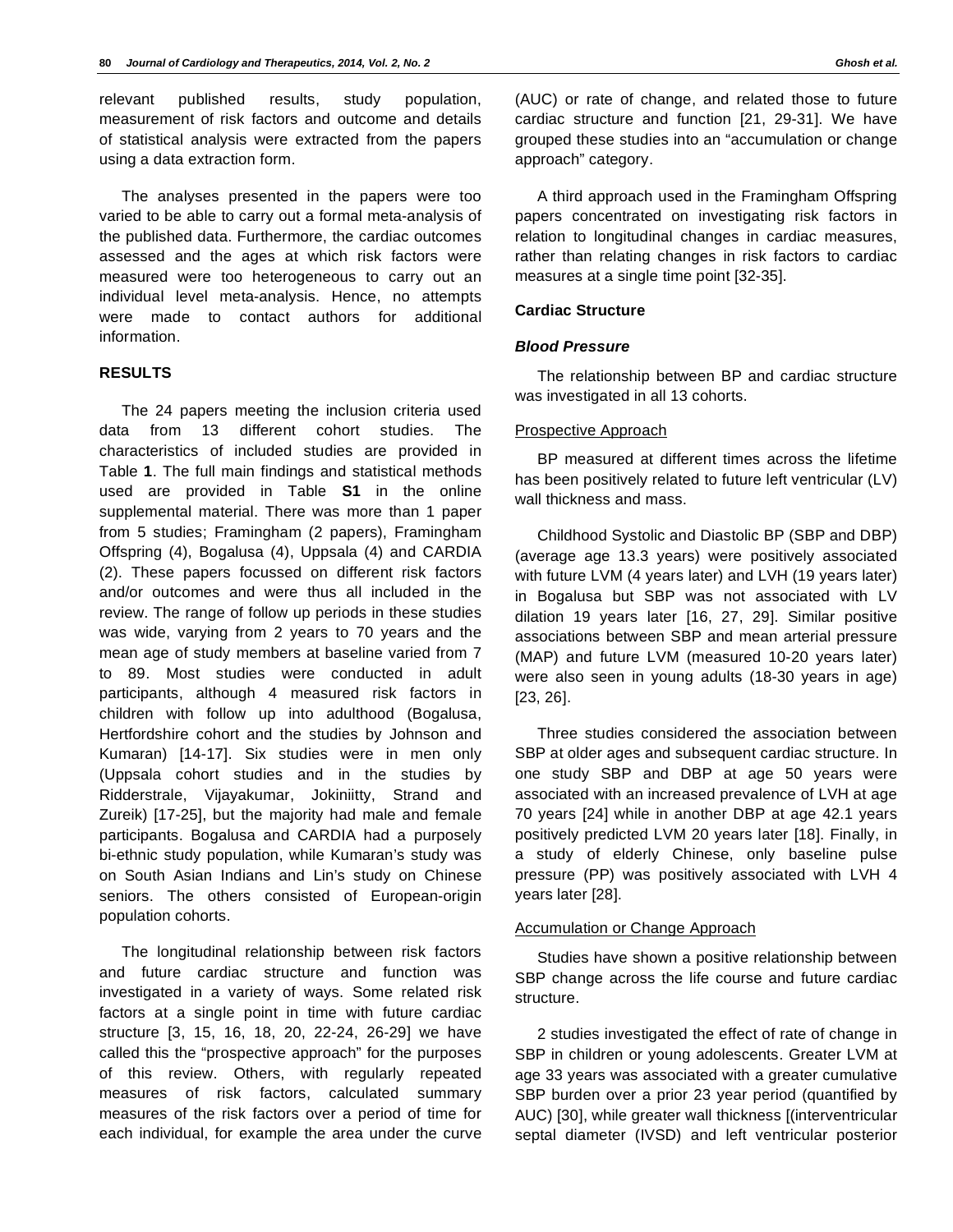| Paper: First<br>author and year | Study name and<br>location  | Analysed sample<br>size (at last<br>examination<br>round if not<br>further qualified)                                                                           | Mean Age +/- 1SD<br>(Age range)<br>in years at last<br>follow up (unless<br>otherwise<br>mentioned) | <b>Maximum</b><br>duration of follow<br>up in years and<br>maximum number<br>of repeated<br>examination<br>rounds for the<br>purpose of quoted<br>paper | Repeat<br>measure(s)<br>related to<br>echocardiographi<br>c outcome for the<br>purpose of quoted<br>paper (not all<br>measures may<br>have been taken<br>in all rounds) | <b>Cardiac Outcome</b><br>measure(s) |
|---------------------------------|-----------------------------|-----------------------------------------------------------------------------------------------------------------------------------------------------------------|-----------------------------------------------------------------------------------------------------|---------------------------------------------------------------------------------------------------------------------------------------------------------|-------------------------------------------------------------------------------------------------------------------------------------------------------------------------|--------------------------------------|
| Johnson<br>1983                 | Bourbon County,<br>USA      | 837 at baseline; 77<br>men and 51 women<br>qualified for final<br>inclusion                                                                                     | 16-19 at baseline                                                                                   | 5 and 1                                                                                                                                                 | BP*, BMI+                                                                                                                                                               | Structure and<br>function            |
| Lauer<br>1991                   | Framingham, USA             | 451 (152 men and<br>299 women)                                                                                                                                  | $68 + - 6$                                                                                          | 30 and 16                                                                                                                                               | BP, BMI                                                                                                                                                                 | <b>Structure</b>                     |
| Urbina<br>1995                  | Bogalusa, USA               | 90 males and 70<br>females at first<br>echocardiography<br>round                                                                                                | 13.3 at first<br>echocardiography<br>round<br>$(9-22)$                                              | 4 with 1 follow-up<br>round of<br>echocardiography                                                                                                      | BP, weight, height                                                                                                                                                      | <b>Structure</b>                     |
| Vasan<br>1995                   | Framingham, USA             | 2803 men and<br>3411 women at<br>baseline; 1849 men<br>and 2152 women at<br>1 <sup>st</sup> follow up                                                           | 20-89 at baseline                                                                                   | 8 and 1                                                                                                                                                 | BP, BMI                                                                                                                                                                 | <b>Structure</b>                     |
| Vijayakumar<br>1995             | Hertfordshire<br>Cohort, UK | 290 men                                                                                                                                                         | $66.9 + - 3.2$                                                                                      | 70 and 2                                                                                                                                                | BP, BMI, glucose<br>and insulin                                                                                                                                         | <b>Structure</b>                     |
| Zureik<br>1995                  | Paris, France               | 177 men                                                                                                                                                         | $51.6 + - 2.9$<br>$(47-58)$                                                                         | $2$ and 1                                                                                                                                               | BP, BMI                                                                                                                                                                 | <b>Structure</b>                     |
| Kumaran<br>2000                 | Mysore, India               | 435 (237 men and<br>198 women)                                                                                                                                  | $49.5 + 4.8$                                                                                        | 49.5 and 1                                                                                                                                              | BP, BMI                                                                                                                                                                 | <b>Structure</b>                     |
| Arnlov<br>2001                  | Uppsala, Sweden             | 2330 at baseline,<br>1227 at 1 <sup>st</sup> follow-<br>up (431 men<br>qualified for<br>inclusion)                                                              | 48-51 in the 1 <sup>st</sup><br>round                                                               | 20 and 1                                                                                                                                                | Glycaemic control                                                                                                                                                       | Function                             |
| Jokiniitty<br>2001              | Tampere, Finland            | 97 men at baseline<br>and 86 men at<br>follow up                                                                                                                | 35-45                                                                                               | 10 and 1                                                                                                                                                | BP, BMI                                                                                                                                                                 | <b>Structure</b>                     |
| Sundstrom<br>2001               | Uppsala, Sweden             | 2322 men at<br>baseline; 1221 at<br>follow-up (475<br>qualified for<br>inclusion)                                                                               | 70-74                                                                                               | 20 and 1                                                                                                                                                | BP, BMI, glycaemic<br>control                                                                                                                                           | <b>Structure</b>                     |
| Bjorklund<br>2002               | Uppsala, Sweden             | 2322 men at<br>baseline; 1221 at<br>follow-up (583<br>qualified for<br>inclusion)                                                                               | 70                                                                                                  | 20 and 1                                                                                                                                                | BP                                                                                                                                                                      | Structure and<br>function            |
| Gardin<br>2002                  | CARDIA, USA                 | 5115 at baseline;<br>4243 at 1 <sup>st</sup> follow-<br>up; 1536 at 2 <sup>nd</sup><br>follow-up; 1189<br>qualified for<br>inclusion (544 men<br>and 645 women) | 18-30 at baseline                                                                                   | 10 and 2                                                                                                                                                | BP, BMI                                                                                                                                                                 | <b>Structure</b>                     |
| Lorber<br>2003                  | CARDIA, USA                 | 737 men and 881<br>women                                                                                                                                        | 18-30 at baseline                                                                                   | 10 and 5                                                                                                                                                | BP, BMI, fasting<br>insulin levels                                                                                                                                      | Structure                            |
| Li<br>2004                      | Bogalusa, USA               | 1420 at baseline;<br>467 at 6 <sup>th</sup> follow-up<br>(182 men and 285<br>women)                                                                             | 32.6<br>$(20-38)$                                                                                   | 23 and 2 to 12<br>follow-ups with an<br>average of 6                                                                                                    | BP, BMI                                                                                                                                                                 | Structure                            |
| Arnlov<br>2005                  | Uppsala, Sweden             | 2330 at baseline;<br>1227 at follow-up<br>(505 men qualified<br>for inclusion)                                                                                  | 70                                                                                                  | 20 and 1                                                                                                                                                | BP, BMI, glycaemic<br>control                                                                                                                                           | Structure and<br>function            |

# **Table 1: Characteristics of Studies Included in the Systematic Review**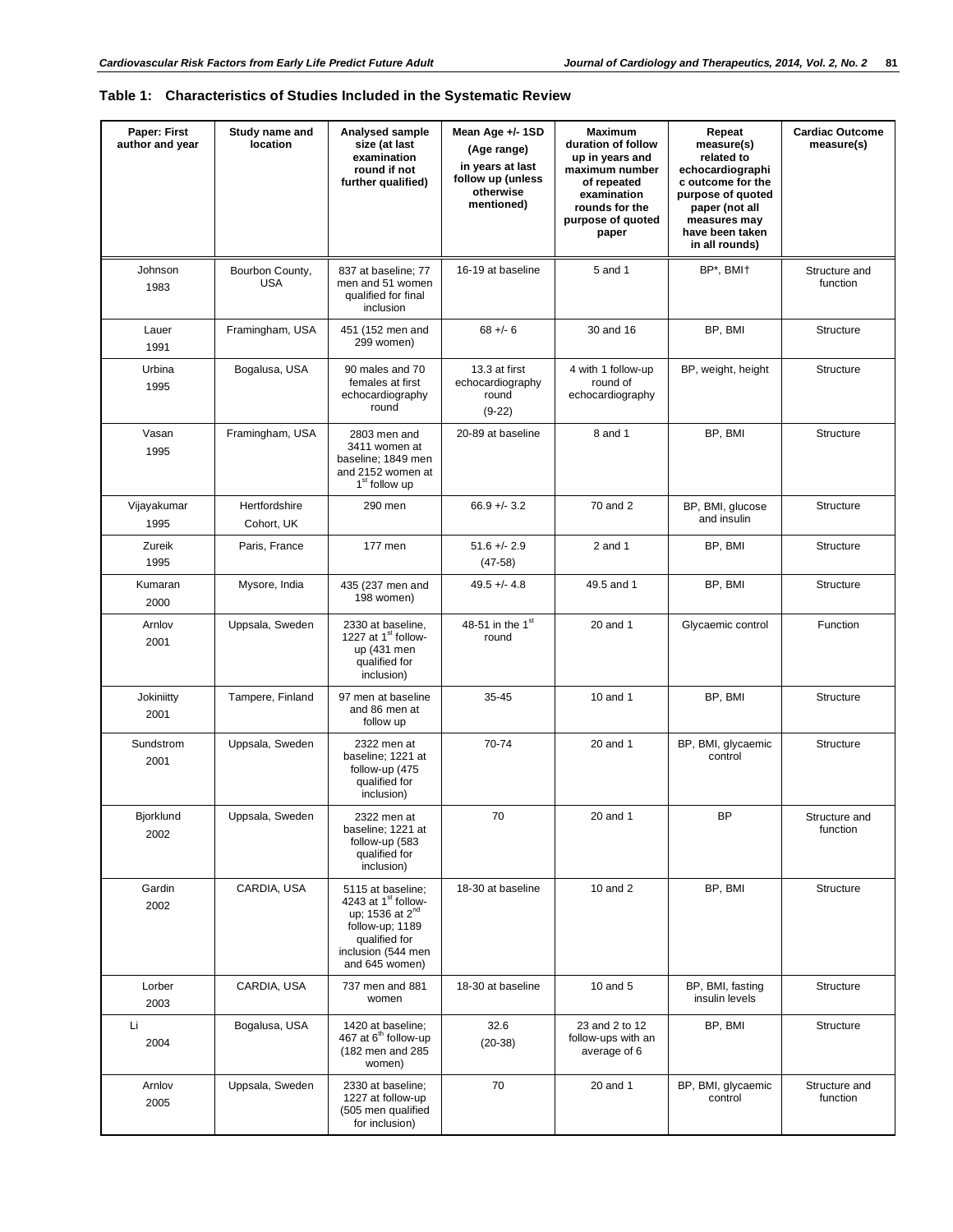| Paper: First           | Study name and                               | Analysed sample                                                                                                                                  | Mean Age +/- 1SD                                                                                                                                       | <b>Maximum</b>                                                                                                                        | Repeat                                                                                                                                                        | <b>Cardiac Outcome</b>    |
|------------------------|----------------------------------------------|--------------------------------------------------------------------------------------------------------------------------------------------------|--------------------------------------------------------------------------------------------------------------------------------------------------------|---------------------------------------------------------------------------------------------------------------------------------------|---------------------------------------------------------------------------------------------------------------------------------------------------------------|---------------------------|
| author and year        | location                                     | size (at last<br>examination<br>round if not<br>further qualified)                                                                               | (Age range)<br>in years at last<br>follow up (unless<br>otherwise<br>mentioned)                                                                        | duration of follow<br>up in years and<br>maximum number<br>of repeated<br>examination<br>rounds for the<br>purpose of quoted<br>paper | measure(s)<br>related to<br>echocardiographi<br>c outcome for the<br>purpose of quoted<br>paper (not all<br>measures may<br>have been taken<br>in all rounds) | measure(s)                |
| Haji<br>2006           | Bogalusa, USA                                | 197 men and 309<br>women                                                                                                                         | $32 + - 3$                                                                                                                                             | 23 and 2 to 12<br>follow-ups with an<br>average of 6                                                                                  | BP, BMI, fasting<br>glucose                                                                                                                                   | Structure and<br>function |
| Strand<br>2006         | Oslo, Norway                                 | 56 men                                                                                                                                           | 42.1 +/- 0.5 at<br>baseline                                                                                                                            | $20$ and 1                                                                                                                            | BP, BMI                                                                                                                                                       | Structure and<br>function |
| Lin<br>2007            | The Longitudinal<br>Study of Aging,<br>China | 193 at baseline;<br>170 at 1 <sup>st</sup> follow-up;<br>144 at 2 <sup>nd</sup> follow-up<br>(81 men and 24<br>women qualified for<br>inclusion) | $71.7 + - 3.9$<br>$(60-81)$                                                                                                                            | $4$ and $2$                                                                                                                           | BP, BMI, glycaemic<br>control                                                                                                                                 | Structure and<br>function |
| Toprak<br>2008         | Bogalusa, USA                                | 338 men and 486<br>women                                                                                                                         | 36<br>$(24-44)$                                                                                                                                        | 24 and 1                                                                                                                              | BP, BMI, glucose                                                                                                                                              | <b>Structure</b>          |
| Lieb<br>2009           | Framingham<br>Offspring, USA                 | 1973 men and<br>2244 women in<br>long term study;<br>1094 men and<br>1511 women in<br>short term study                                           | 45                                                                                                                                                     | 4 to 16 and<br>maximum of 4<br>follow-ups                                                                                             | BP, BMI, diabetic<br>status                                                                                                                                   | <b>Structure</b>          |
| Cheng<br>2010          | Framingham<br>Offspring, USA                 | 1851 men and<br>2211 women                                                                                                                       | $45 + (-10)$ at<br>baseline                                                                                                                            | 16 and 4                                                                                                                              | BP, BMI, fasting<br>glucose                                                                                                                                   | Structure and<br>function |
| Lam<br>2010            | Framingham<br>Offspring, USA                 | 1671 men and<br>1835 women in<br>short term group;<br>2187 men and<br>2355 women in<br>long term group                                           | 52+/-10 for men<br>and $51+/10$ for<br>women in short<br>term group; $46+/10$<br>for men and $45+/$<br>10 for women in<br>long term group<br>$(25-74)$ | 4 to 16 and 2-6<br>follow-ups                                                                                                         | BP, BMI                                                                                                                                                       | Structure                 |
| <b>McManus</b><br>2010 | Framingham<br>Offspring, USA                 | 2102 men and<br>2301 women in<br>long term group;<br>1559 men and<br>1806 women in<br>short term group                                           | 45                                                                                                                                                     | 4 to 16 and<br>maximum of 4<br>follow-ups                                                                                             | BP, BMI, diabetic<br>status                                                                                                                                   | Structure                 |
| Ridderstrale<br>2010   | Military recruits,<br>Sweden                 | 74 male army<br>recruits at baseline,<br>64 at follow-up                                                                                         | 40                                                                                                                                                     | 20 and 1                                                                                                                              | BP, BMI,                                                                                                                                                      | Structure and<br>function |

\*Blood Pressure † Body Mass Index.

wall thickness (LVPWT)] but not left ventricular internal diameter (LVID) in 21 to 24 year olds was associated with sustained higher BP over the preceding 5 years [14].

In young black men and black women a greater increase in SBP over 10 years was positively associated with future LVM index (LVMI) [31].

Similar relationships between sustained hypertension or increased SBP and future wall thickness were also seen in older individuals - in Uppsala (50 y at baseline, 20 y follow up) [21] and in a Parisian cohort (47-58y at baseline, 2y follow up) [25].

#### *BMI and Weight*

#### Prospective Approach

Greater BMI has been associated with greater future LVM, however this relationship is more complex when very early BMI or weight is considered.

The relationship between weight at birth or in infancy with later cardiac structure has been investigated in 2 studies.

Birth weight was not associated with LVMI or left ventricular geometry (LVG) at a mean age of 49.5 years, and a longer length at birth showed a weak and non-significant association with increasing LVMI, LVG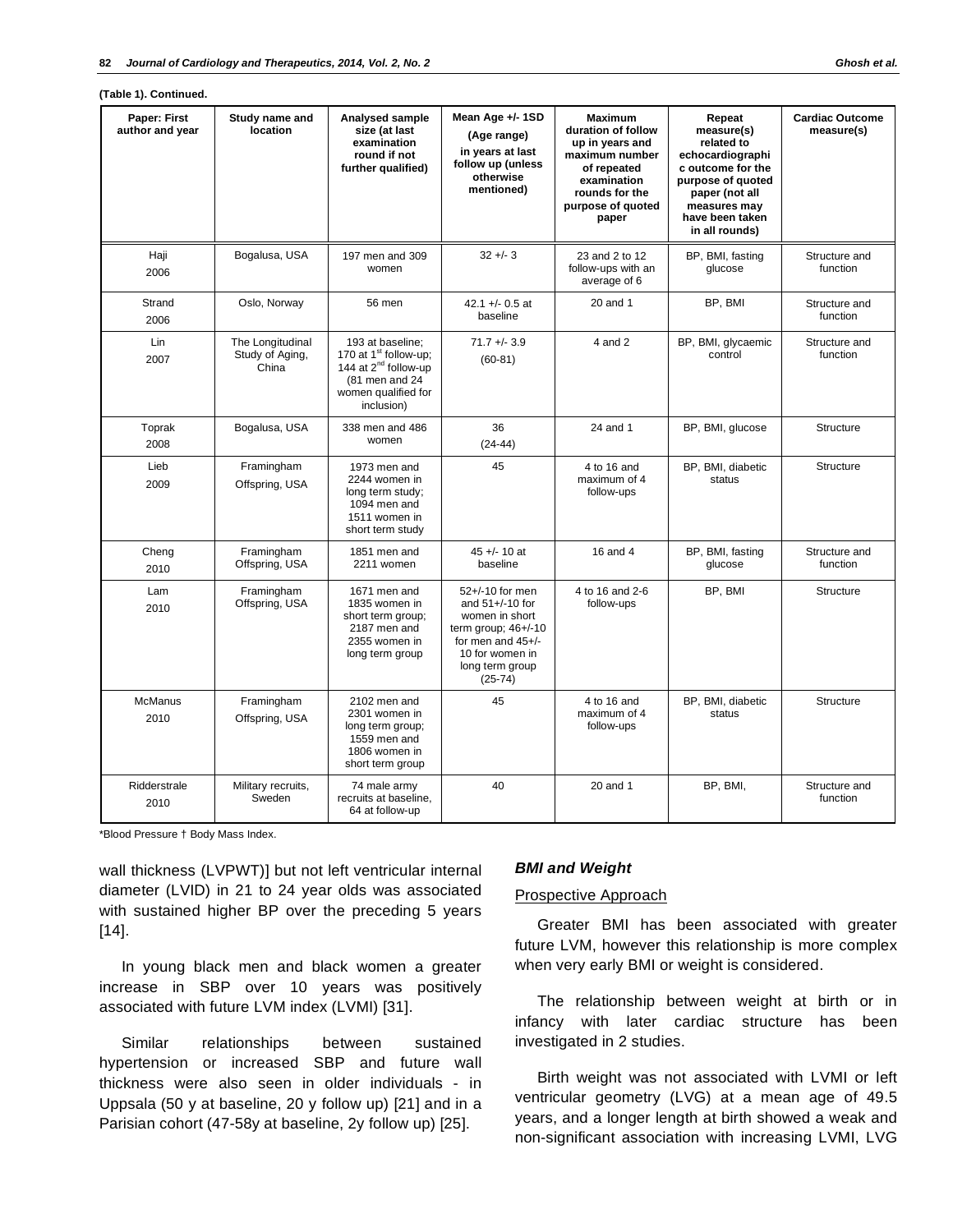and relative wall thickness (RWT) [15]. However in the study with the longest follow-up, greater weight at 1 year was associated with lower LVM, IVSD, LVPWT and RWT, but was not associated with LVID at a mean age of 70 years [17].

When baseline BMI or weight in children and young adolescents was positively related to future cardiac structure, it was found to be associated with future LVM [29], LV dilation, eccentric LVH and left atrial diameter (4 years later) [16, 27]. BMI in young adults was also positively associated with LVM 10 or 20 years later [23, 26.

BMI was also related to future cardiac structure in 2 older cohorts where it was predictive of future LVMI after 4 or 10 years (baseline ages 35-45 and 71.7 years) [22, 28]. High BMI at the age of 50 years was also associated with increased prevalence of LVH and higher left atrial diameter at 70 years [20, 24].

# Risk Factor Accumulation or Change Approach

Relating increases in BMI to future LV structure has only been carried out in young and older adults. A greater cumulative BMI burden (AUC) over a period of 23 years was associated with a higher LVM at 33 years [30]. Among black men and black and white women, greater increases in BMI over a 10 year period, were associated with a greater LVMI at ages 28-40 years [26].

In older individuals (52y old men) BMI changes were not associated with changes in LV structure. However follow up here was only for 2 years [25].

#### **Glycaemic Control**

Although no relationships were found between childhood glycaemic control and later cardiac structure, this was not the case for later measures of glycaemia.

Only 4 studies have looked at the prospective effect of glycaemic control on cardiac structure [16, 20, 23, 28].

In children, fasting glucose was not associated with LVH 24 years later [16]. However in 20 year olds, baseline insulin was associated with LVMI measured 20 years subsequently.

Relationships between glycaemic control and cardiac structure were evident in older cohorts. Proinsulin levels at age 50 years were positively correlated with left atrial diameter at age 70 years [20], while fasting glucose at baseline was positively correlated with year 4 LVMI in Chinese seniors [28].

## **Longitudinal Modelling of Cardiac Outcomes**

Instead of modelling changes in risk factors, the Framingham Offspring Study papers have concentrated on relating risk factors to longitudinal changes in cardiac measures over 16 year and 4 year periods [32- 35].

Higher SBP was associated with higher LVMI, and higher SBP and PP were significantly related to greater LV dimensions and wall thickness as well as larger left atrial diameter [34]. The relationships between BP and change in aortic root diameter were more complex with lower SBP and PP and higher DBP and MAP being associated with higher follow-up aortic root diameter [35].

BMI was also related to changes in cardiac structure with positive associations with LVID, LV wall thickness [32] and LVM, the last association being stronger in women [34]. Higher BMI was also positively associated with greater aortic root diameter [33].

## **Cardiac Function**

Although the number of studies investigating the effect of risk factors on future cardiac function was limited, BP, BMI and glycaemic control were all predictors of future cardiac function.

A total of 9 studies investigated cardiac function of which 4 were excluded from this section as analyses were carried out in a cross-sectional manner or only on a subgroup of the study cohort [18, 23, 27, 28]. Of the 5 papers investigating longitudinal associations, 3 were on the Uppsala cohort [14, 19-21, 32].

Sustained higher SBP over a 5 year period in adolescents and young adults was positively associated with fractional shortening (FS) and mean velocity of circumferential fibre shortening, measured at ages 21-24 years [14]. In the Framingham Offspring cohort, SBP was positively associated with changes in FS [32].

In older individuals, although BP was not shown to have a relationship with ejection fraction (EF), higher SBP and DBP at age 50 years were associated with decreased E/A ratio and higher SBP to higher A-wave [20, 21].

BMI and glycaemic control were only considered in the Uppsala cohort. Higher BMI at age 50 was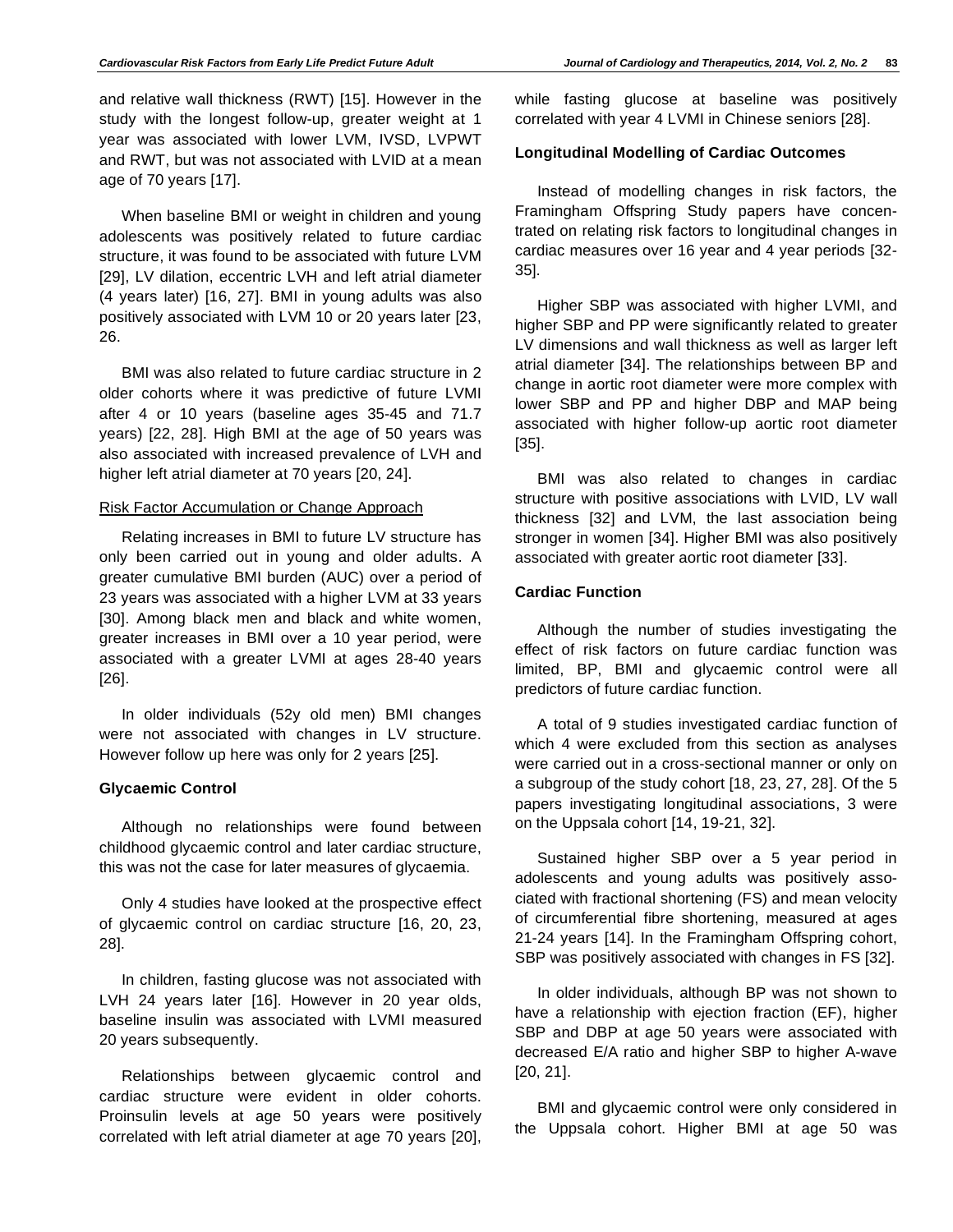associated with diastolic dysfunction manifest as decreased E/A ratio and larger A-wave after adjustment at age 70 [20]. Fasting glucose at 50 years was negatively related to EF at age 70, and positively correlated with E-wave [19], and specific insulin and proinsulin levels were positively correlated with the magnitude of the A-wave [20].

# **DISCUSSION**

Most studies included in the review show associations between higher SBP and BMI at an earlier time-point and poorer cardiac structure measured up to 70 years later. Single measures of SBP and BMI measured in childhood, adolescence and early adulthood and greater cumulative burden of these risk factors predict cardiac measures (LVM, LV wall thickness) in adulthood in the few studies that look at this. There is a lack of studies relating birth weight, infant weight or glycaemic control to cardiac structure and a lack of studies considering the longitudinal relationship of any risk factor with cardiac function.

#### **Assessment of Bias and Justification for Exclusions**

Due to the variation in cardiac measures investigated, the variation in age at measurement of risk factors and length of follow-up, and the differences in statistical analysis with different levels of adjustment for potential confounding variables, it was not possible to perform a meta-analysis of results. We were thus unable to formally assess publication bias. By systematically reviewing the literature according to published guidelines and following a pre-specified protocol, we believe we have included all published results of the main associations of interest. However, we did limit our search to two electronic databases and to studies written in English and therefore may have missed some relevant studies.

# **Interpretation of the Findings**

Ideally, life course studies require risk factors to be collected over a substantial period of time and at various phases of the life course. The few studies that have shown single risk factor measurements in childhood, adolescence or early adulthood to be correlated with adult echocardiographic measures may reflect "tracking" of the risk factor from childhood to adulthood [36]. Few studies investigate this possibility and so it remains unclear whether these observations can be interpreted as showing a distinct contribution from earlier exposure to risk factors. Current SBP

seemed to account for the effect of SBP measured 8 years earlier in the only study that investigated whether prior SBP had a predictive value independent of current SBP [37]. Due to the availability of only a single related study, whether SBP measured earlier in the life course, especially in childhood, adolescence or early adulthood, may demonstrate an independent role (by affecting change in a particularly sensitive period) remains unclear.

Other studies suggest a "cumulative" effect of exposure to obesity and hypertension on later echocardiographic results (possibly through an accrual of damage over time worsened by prolonged exposure). However, no study has analysed the impact of risk factor trajectories starting from birth and continuing on into early, mid and later adulthood on cardiac structure and function at an older age. Neither of the two studies investigating very early weight and adult LVM found evidence of an association, suggesting that fetal development associated with low birth weight in the normal range exerts minimal effect on future LVH. However, both studies were quite small and may have lacked the required statistical power to detect a relatively small relationship.

While this review focuses on the longitudinal effect of BP, BMI and glycaemic control on cardiac structure and function, the possibility of reverse causality cannot be ruled out. Some studies have explored the effects of an echocardiographic diagnosis (e.g. LVH) on subsequent levels of BP. These studies have shown that increased LVM, in normotensive individuals or subjects with optimally controlled blood pressure, predicts the development of future hypertension [38, 39]. Poorer cardiac function in the form of higher EF has also been found to be associated with higher subsequent SBP [40].

Some studies suggest that 24 hour PP, as opposed to SBP, is more predictive of later LVM [22]. Different BP parameters (SBP, DBP, PP, MAP) reflect the effect of BP in subtly different ways. For example, PP depends on stroke volume and arterial stiffness whereas MAP is determined by cardiac output and peripheral resistance [41, 42]. From the papers reviewed, it is not possible to determine which measures are most useful as predictors over the longer term, as different measures have not been compared against each other. Consideration of these multiple BP measurements in future longitudinal studies may result in better insights into the hemodynamic mechanisms acting over the life course to affect cardiac structure and function.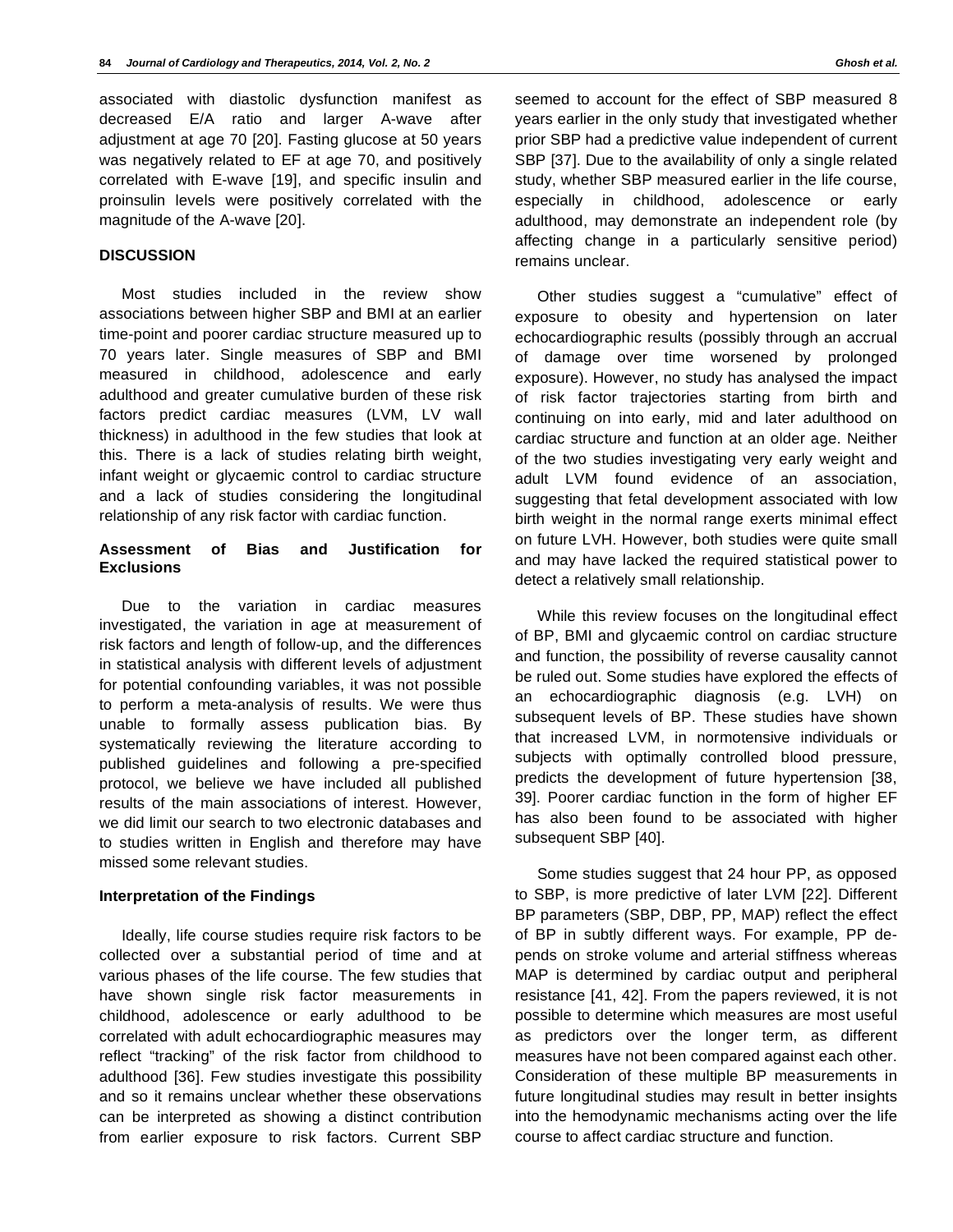The studies in our review showed associations between poorer glycaemic control and worse left ventricular mass, ejection fraction and E/A ratio [16, 20, 23, 28]. However caution would be needed before extrapolating these findings to all population groups due to the small number of studies. In addition, the effect of *long-term* glycaemic control was not measured and although attempts were made to account for the role of confounding factors, it is difficult to tease out the effect of glycaemia independent of its effect through BMI.

#### **Implications of the Findings**

One of our striking findings was the lack of a standardised approach to analysis. The papers in this review were published between 1983 and 2010, and the analytical approaches have developed in line with the changing nature of the hypotheses with regard to biological mechanisms. Multivariable linear regression, relating the risk factor at a single time point to a subsequent echocardiographic measure, has been used in most studies. However, analyses become more complex if the aim is to use repeated measures of the risk factor. A few studies have attempted to deal with problems of modelling correlated measures of exposure by creating a summary measure for each individual e.g. AUC, or rate of change [43], and relating these to the outcome [44]. However, no studies have as yet attempted to disentangle the effect of "cumulative" risk factor burden from exposures during sensitive periods [45, 46]. Ultimately, there is no standard statistical approach to analysis linking a repeated exposure to a subsequent health outcome, and the most appropriate method will depend on the specific hypothesis under study and hence the plurality of techniques used in the included papers [47].

Another issue is the added complexity when children are followed up into early adulthood as childhood growth may not be adequately captured by changes in childhood BMI [48]. Fat mass and lean mass may need to be considered separately when analysing cardiac growth in children, but most studies only have measures of BMI and are thus not able to consider this [49, 50].

We also found a lack of studies dealing with the longitudinal effects of risk factors on cardiac function, and the few that have, investigate different aspects of systolic or diastolic function. Many of the populations included in the review have been young adults and as such, the vast majority of study subjects have had normal cardiac function. As a result, it is not possible to

make a generalised systematic assessment of the findings and this area would benefit from further research.

Some findings have also been different among blacks and whites in the bi-ethnic studies. Further research with more heterogeneous study populations would be helpful in making findings more generalizable.

New research on the long-term effect of exposure to poorly controlled BP, BMI and glycaemia is warranted to better understand the mechanisms by which they independently, cumulatively or interactively affect later cardiac function and structure. The life course approach could help identify periods where exposures to risk factors may be particularly detrimental to cardiac function and structure. This new knowledge would be invaluable to inform policy related to cardiovascular disease prevention, enabling earlier targeted intervention to individuals at risk.

#### **CONCLUSIONS**

This systematic review provides some evidence that earlier elevated BP, high BMI and poor glycaemic control result in worse cardiac structure and function up to 24 years later. This information should be used to inform clinical practice, but it should be remembered the number of studies on which this evidence is based is limited, and the findings are difficult to generalize to all population groups. There is a lack of studies investigating either the effect of changes in risk factors over the life course or the cumulative effect of exposure to risk factors on cardiac structure and function. Future studies utilizing a life course approach, to identify if there are sensitive periods where exposure is particularly detrimental, might suggest time-points when prevention may be best targeted. Ultimately such information would be invaluable from a public health and preventive Cardiology perspective.

# **FUNDING SOURCES**

The authors are employees of either the Medical Research Council or Imperial College, London.

#### **DISCLOSURES**

There are no disclosures relevant to this work to report.

The following statement holds true for all authors - "This author takes responsibility for all aspects of the reliability and freedom from bias of the data presented and their discussed interpretation".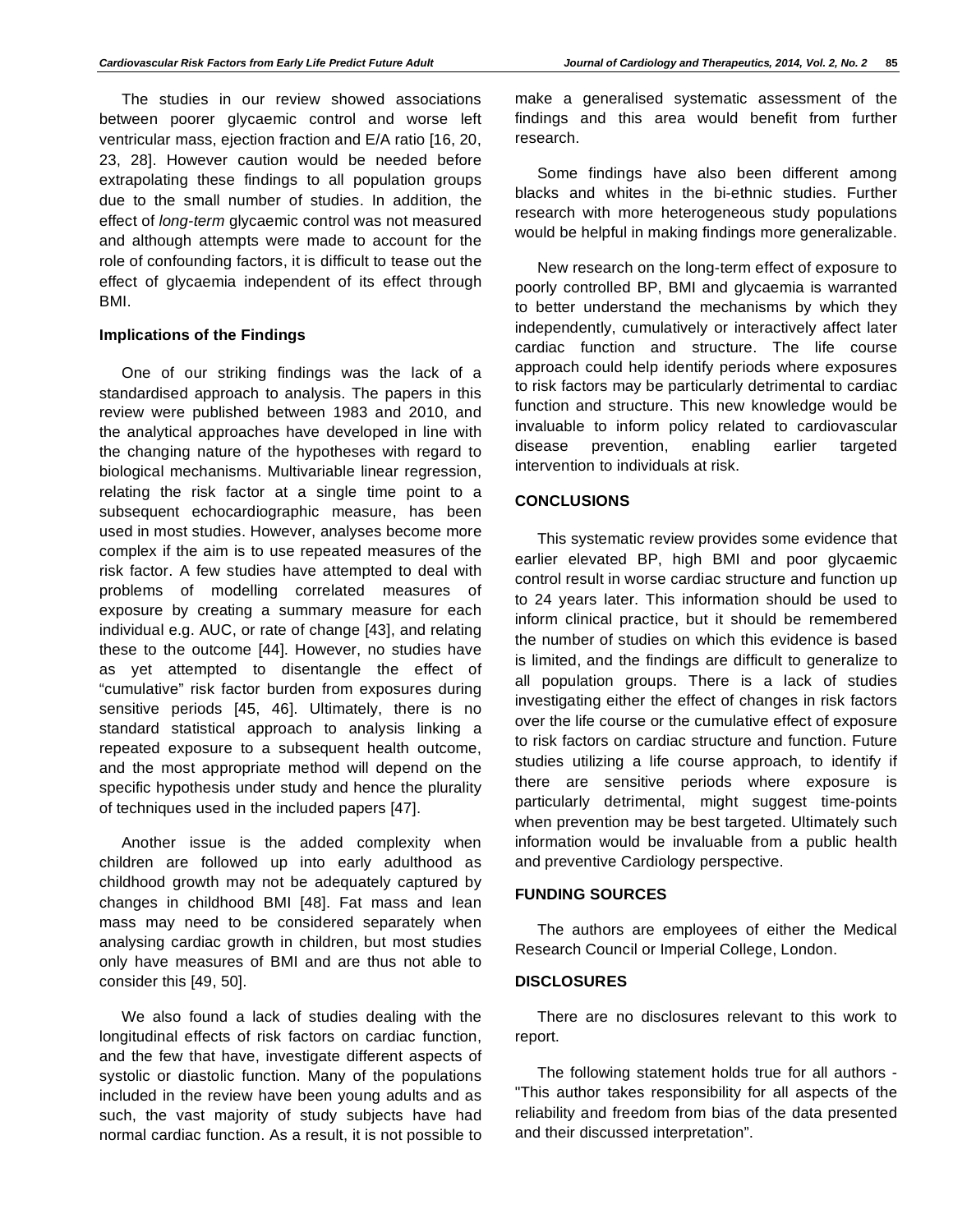## **FINANCIAL SUPPORT**

Dr Ghosh and Professors Kuh and Hardy are employed by the Medical Research Council for Lifelong Health and Ageing. Professors Francis, Chaturvedi, Mayet and Hughes are employed by Imperial College London.

# **SUPPLEMENTAL MATERIALS**

The supplemental materials can be downloaded from the journal website along with the article.

#### **REFERENCES**

- [1] Danaei G, Ding EL, Mozaffarian D, Taylor B, Rehm J, Murray CJ, Ezzati M. The preventable causes of death in the United States: comparative risk assessment of dietary, lifestyle, and metabolic risk factors. PLoS Med 2009; 6: e1000058. http://dx.doi.org/10.1371/journal.pmed.1000058
- [2] Levy D, Garrison RJ, Savage DD, Kannel WB, Castelli WP. Prognostic implications of echocardiographically determined left ventricular mass in the Framingham Heart Study. N Engl J Med 1990; 322: 1561-6. http://dx.doi.org/10.1056/NEJM199005313222203
- [3] Hammond IW, Devereux RB, Alderman MH, Laragh JH. Relation of blood pressure and body build to left ventricular mass in normotensive and hypertensive employed adults. J Am Coll Cardiol 1988; 12: 996-1004. http://dx.doi.org/10.1016/0735-1097(88)90467-6
- [4] Koren MJ, Devereux RB, Casale PN, Savage DD, Laragh JH. Relation of left ventricular mass and geometry to morbidity and mortality in uncomplicated essential hypertension. Ann Intern Med 1991; 114: 345-52. http://dx.doi.org/10.7326/0003-4819-114-5-345
- [5] Natarajan S, Liao Y, Cao G, Lipsitz SR, McGee DL. Sex differences in risk for coronary heart disease mortality associated with diabetes and established coronary heart disease. Arch Intern Med 2003; 163: 1735-40. http://dx.doi.org/10.1001/archinte.163.14.1735
- [6] Fox CS, Sullivan L, D'Agostino RB, Sr., Wilson PW. The significant effect of diabetes duration on coronary heart disease mortality: the Framingham Heart Study. Diabetes Care 2004; 27: 704-8. http://dx.doi.org/10.2337/diacare.27.3.704
- [7] Kuh D, Ben-Shlomo Y. *A life course approach to chronic disease epidemiology*. Oxford University Press; 2004. http://dx.doi.org/10.1093/acprof:oso/9780198578154.001.000 1
- [8] Barker DJ. Fetal origins of coronary heart disease. BMJ 1995; 311: 171-4. http://dx.doi.org/10.1136/bmj.311.6998.171
- [9] Gluckman PD, Bergstrom CT. Evolutionary biology within medicine: a perspective of growing value. BMJ 2011; 343: d7671.
- [10] Brown MJ, Cruickshank JK, Macdonald TM. Navigating the shoals in hypertension: discovery and guidance. BMJ 2012; 344: d8218.
- [11] Gray L, Lee IM, Sesso HD, Batty GD. Blood pressure in early adulthood, hypertension in middle age, and future cardiovascular disease mortality: HAHS (Harvard Alumni Health Study). J Am Coll Cardiol 2011; 58: 2396-403. http://dx.doi.org/10.1016/j.jacc.2011.07.045
- [12] Moher D, Liberati A, Tetzlaff J, Altman DG. Preferred reporting items for systematic reviews and meta-analyses: the PRISMA statement. J Clin Epidemiol 2009; 62: 1006-12.

http://dx.doi.org/10.1016/j.jclinepi.2009.06.005

- [13] Stroup DF, Berlin JA, Morton SC, *et al*. Meta-analysis of observational studies in epidemiology: a proposal for reporting. Meta-analysis Of Observational Studies in Epidemiology (MOOSE) group. JAMA 2000; 283: 2008-12. http://dx.doi.org/10.1001/jama.283.15.2008
- [14] Johnson GL, Kotchen JM, McKean HE, Cottrill CM, Kotchen TA. Blood pressure related echocardiographic changes in adolescents and young adults. Am Heart J 1983; 105: 113-8. http://dx.doi.org/10.1016/0002-8703(83)90287-9
- [15] Kumaran K, Fall CH, Martyn CN, Vijayakumar M, Stein C, Shier R. Blood pressure, arterial compliance, and left ventricular mass: no relation to small size at birth in south Indian adults. Heart 2000; 83: 272-7. http://dx.doi.org/10.1136/heart.83.3.272
- [16] Toprak A, Wang H, Chen W, Paul T, Srinivasan S, Berenson G. Relation of childhood risk factors to left ventricular hypertrophy (eccentric or concentric) in relatively young adulthood (from the Bogalusa Heart Study). Am J Cardiol 2008; 101: 1621-5. http://dx.doi.org/10.1016/j.amjcard.2008.01.045
- [17] Vijayakumar M, Fall CH, Osmond C, Barker DJ. Birth weight, weight at one year, and left ventricular mass in adult life. Br Heart J 1995; 73: 363-7. http://dx.doi.org/10.1136/hrt.73.4.363
- [18] Strand AH, Gudmundsdottir H, Os I, *et al*. Arterial plasma noradrenaline predicts left ventricular mass independently of blood pressure and body build in men who develop hypertension over 20 years. J Hypertens 2006; 24: 905-13. http://dx.doi.org/10.1097/01.hjh.0000222761.07477.7b
- [19] Arnlov J, Lind L, Zethelius B, *et al*. Several factors associated with the insulin resistance syndrome are predictors of left ventricular systolic dysfunction in a male population after 20 years of follow-up. Am Heart J 2001; 142: 720-4. http://dx.doi.org/10.1067/mhj.2001.116957
- [20] Arnlov J, Lind L, Sundstrom J, Andren B, Vessby B, Lithell H. Insulin resistance, dietary fat intake and blood pressure predict left ventricular diastolic function 20 years later. Nutr Metab Cardiovasc Dis 2005; 15: 242-9. http://dx.doi.org/10.1016/j.numecd.2004.10.002
- [21] Bjorklund K, Lind L, Vessby B, Andren B, Lithell H. Different metabolic predictors of white-coat and sustained hypertension over a 20-year follow-up period: a populationbased study of elderly men. Circulation 2002; 106: 63-8. http://dx.doi.org/10.1161/01.CIR.0000019737.87850.5A
- [22] Jokiniitty JM, Majahalme SK, Kahonen MA, Tuomisto MT, Turjanmaa VM. Pulse pressure is the best predictor of future left ventricular mass and change in left ventricular mass: 10 years of follow-up. J Hypertens 2001; 19: 2047-54. http://dx.doi.org/10.1097/00004872-200111000-00016
- [23] Ridderstrale W, Saluveer O, Johansson MC, Bergbrant A, Jern S, Hrafnkelsdottir TJ. Consistency of blood pressure and impact on cardiovascular structure over 20 years in young men. J Intern Med 2010; 267: 295-304. http://dx.doi.org/10.1111/j.1365-2796.2009.02142
- [24] Sundstrom J, Lind L, Vessby B, Andren B, Aro A, Lithell H. Dyslipidemia and an unfavorable fatty acid profile predict left ventricular hypertrophy 20 years later. Circulation 2001; 103: 836-41. http://dx.doi.org/10.1161/01.CIR.103.6.836
- [25] Zureik M, Bonithon-Kopp C, Diebold B, Ducimetiere P, Guize L. Combined effects of blood pressure and body mass index on left ventricular structure in middle-aged males: crosssectional and 2-year longitudinal results. J Hypertens 1995; 13: 979-85. http://dx.doi.org/10.1097/00004872-199509000-00007
- [26] Gardin JM, Brunner D, Schreiner PJ, *et al*. Demographics and correlates of five-year change in echocardiographic left ventricular mass in young black and white adult men and